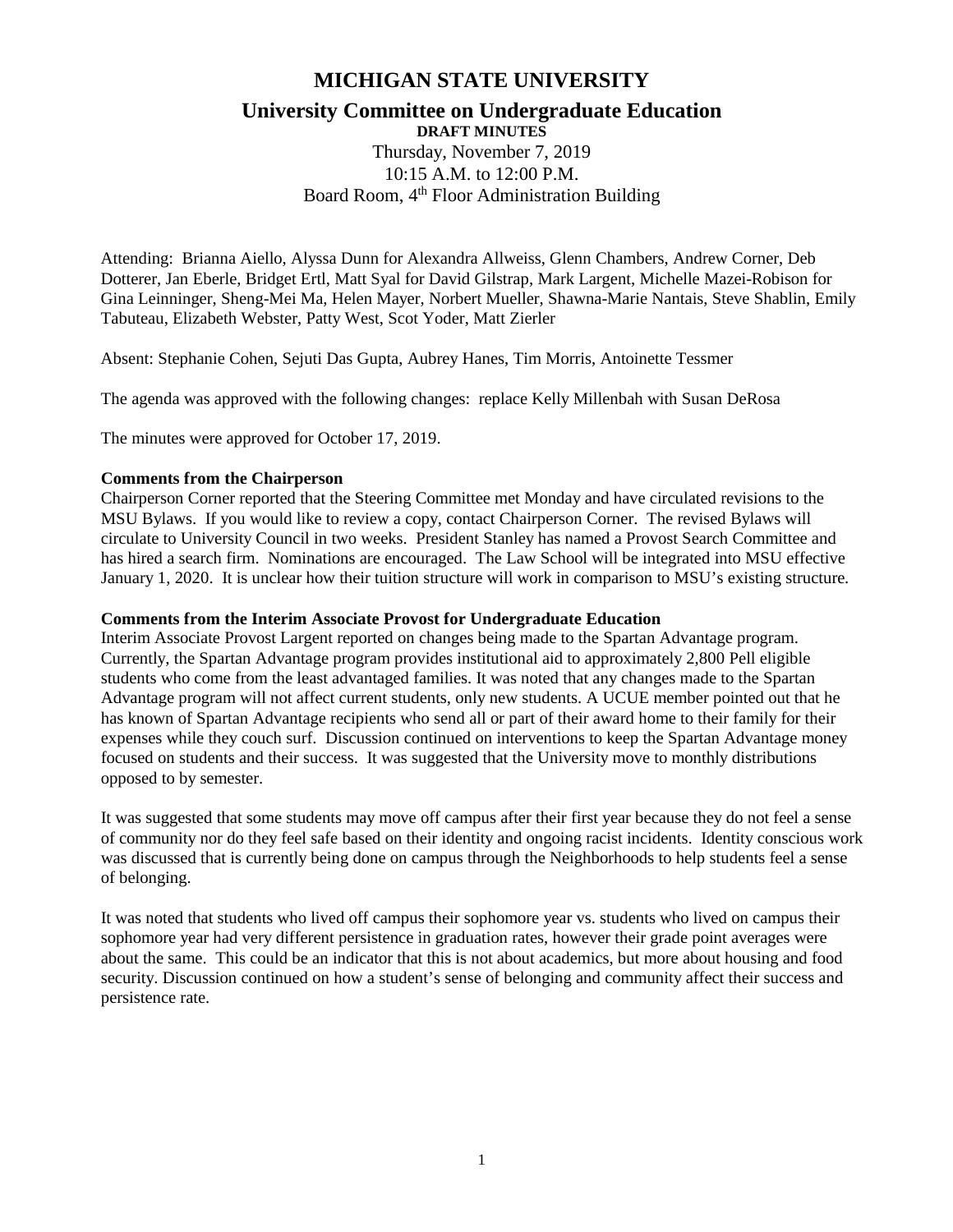#### **Request to Phase Out and Discontinue the Bachelor of Science Degree in Media and Information (Action Item)**

Ann Hoffman, Assistant Dean, College of Communication Arts and Sciences

The committee granted voice to Assistant Dean Hoffman.

Assistant Dean Hoffman provided background stating that this program was put in moratorium in 2016. Contact was made with all individuals who had left the University without completing the degree to inform them the program will eventually be discontinued. Four students will graduate in December and one student will graduate in the spring. It was noted that students returning to the University after next summer to complete this degree will be moved into the BA in Media and Information and they will not lose credits already earned.

Voice was removed from Assistant Dean Hoffman.

The following motion passed unanimously.

*The University Committee on Undergraduate Education duly considered and endorsed the request to phase out and discontinue the Bachelor of Science Degree in Media and Information.*

## **Request to Phase Out and Discontinue the Bachelor of Science Degree in Global and Area Studies-Social Science (Action Item) (21)**

A representative from the College of Social Science was unable to attend. Chairperson Corner asked for a motion to defer the request until the next meeting. It was noted by Interim Associate Provost Largent that this program has been in moratorium for 2.5 years with no new students in it. After a brief conversation and comments from Emily Tabuteau regarding deferring the request or not, it was agreed to move forward on a vote.

The following motion passed unanimously.

*The University Committee on Undergraduate Education duly considered and endorsed the request to phase out and discontinue the Bachelor of Science Degree in Global and Area Studies-Social Science.*

**Request to Revise the Admission as a Junior requirement to Admission as a Sophomore for the Bachelor of Arts Degree in Interior Design (Action Item)**

Susan DeRosa, School of Planning, Design, and Construction, College of Agriculture and Natural Resources

The committee granted voice to Susan DeRosa.

Ms. DeRosa provided background on the BA degree in Interior Design stating that is a limited admission program and that currently, students must complete two years of classes encompassing eight specific courses before they can apply. The department is feeling this may be burdensome for the students due to the fact that the courses are very specialized and do not apply to any other program. By moving to admission at 28 credits, this may ease the burden on students having to wait two full years before being able to apply. This Request will change the required courses from eight to five and a student could complete the courses in one year.

A Motion was made stating: In Section 1.a.1., remove item number 1 stating "Completed at least 28 credits" because it didn't seem necessary. Additionally, renumber items 2 and 3 to reflect items 1 and 2.

Voice was removed from Susan DeRosa.

The following motion passed unanimously.